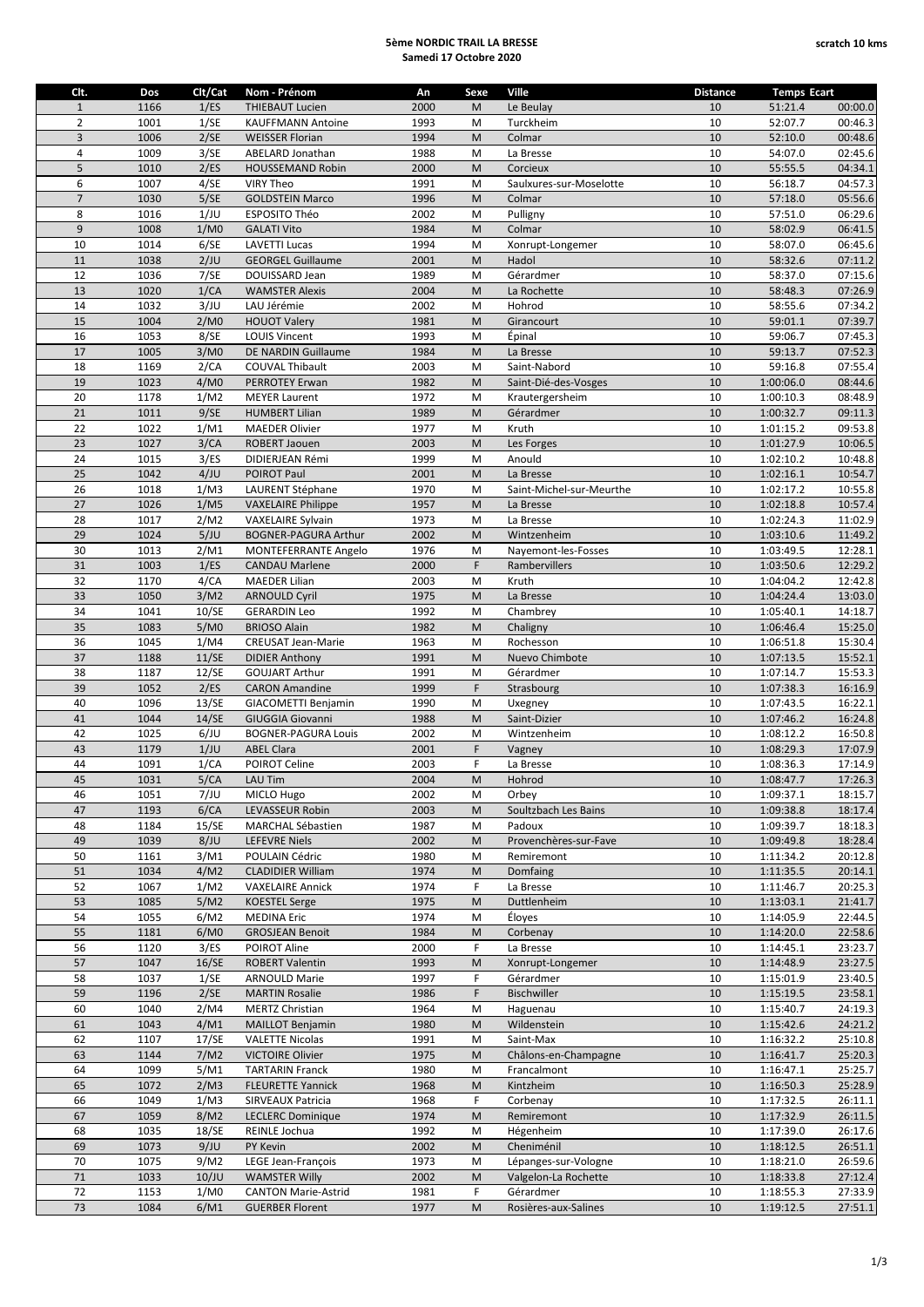## **5ème NORDIC TRAIL LA BRESSE Samedi 17 Octobre 2020**

| Clt. | Dos  | Clt/Cat | Nom - Prénom               | An   | Sexe | Ville                        | <b>Distance</b> | <b>Temps Ecart</b> |         |
|------|------|---------|----------------------------|------|------|------------------------------|-----------------|--------------------|---------|
| 74   | 1069 | 19/SE   | <b>RIBLET Yves</b>         | 1987 | M    | Fresse-sur-Moselle           | 10              | 1:19:15.2          | 27:53.8 |
| 75   | 1081 | 7/CA    | AUBÉ Nathan                | 2003 | M    | Rupt-sur-Moselle             | 10              | 1:19:22.8          | 28:01.4 |
| 76   | 1066 | 7/M0    | MENDOZA Lemmy              | 1985 | M    | Ligny-en-Barrois             | 10              | 1:19:32.4          | 28:11.0 |
| 77   | 1063 | 2/M5    | <b>TISSERANT Christian</b> | 1957 | M    | Gérardmer                    | 10              | 1:19:35.4          | 28:14.0 |
| 78   | 1123 | 10/M2   | <b>BERTRAND Bruno</b>      | 1974 | M    | Jeanménil                    | 10              | 1:20:04.1          | 28:42.7 |
| 79   | 1106 | 8/M0    | <b>GAUCHER Laurent</b>     | 1983 | M    | Saint-Dié-des-Vosges         | 10              | 1:20:05.4          | 28:44.0 |
|      |      |         |                            |      | F.   |                              |                 |                    |         |
| 80   | 1078 | 1/M1    | <b>REMY Caroline</b>       | 1978 |      | La Bresse                    | 10              | 1:20:14.3          | 28:52.9 |
| 81   | 1021 | 3/SE    | <b>GOULT Elodie</b>        | 1992 | F.   | Saint-Max                    | 10              | 1:20:39.2          | 29:17.8 |
| 82   | 1115 | 4/SE    | <b>GERARD Océane</b>       | 1989 | F    | La Bresse                    | 10              | 1:20:42.2          | 29:20.8 |
| 83   | 1113 | 2/M3    | <b>GIRARD Anne</b>         | 1970 | F    | Molsheim                     | 10              | 1:21:05.2          | 29:43.8 |
| 84   | 1191 | 3/M5    | <b>BLOT Dominique</b>      | 1959 | M    | Fraize                       | 10              | 1:21:34.0          | 30:12.6 |
| 85   | 1122 | 2/M2    | <b>GAUDEL Corinne</b>      | 1971 | F    | Saint-Dié-des-Vosges         | $10\,$          | 1:21:34.9          | 30:13.5 |
| 86   | 1080 | 20/SE   | RICHA Yohann               | 1991 | M    | Montbeliard                  | 10              | 1:21:57.1          | 30:35.7 |
| 87   | 1079 | 9/M0    | ROUSSEL Arnaud             | 1981 | M    | Saint-Étienne-lès-Remiremont | $10\,$          | 1:22:51.8          | 31:30.4 |
| 88   | 1173 | 3/M4    | PEROCHEAU Eric             | 1964 | M    | Saint-Dié-des-Vosges         | 10              | 1:22:56.1          | 31:34.7 |
| 89   | 1162 | 5/SE    | <b>GRENOT Erell</b>        | 1990 | F    | Paris                        | 10              | 1:23:34.9          | 32:13.5 |
| 90   | 1109 | 6/SE    | SIFFERLEN Noémie           | 1990 | F    | Saint-Amarin                 | 10              | 1:23:42.6          | 32:21.2 |
| 91   | 1121 | 4/ES    | <b>MARTIN Louise</b>       | 2000 | F    | Saales                       | 10              | 1:23:44.9          | 32:23.5 |
| 92   | 1002 | 11/M2   | MEBSOUT Nordine            | 1975 | M    | Épinal                       | 10              | 1:23:47.2          | 32:25.8 |
| 93   | 1064 | 12/M2   | <b>CHAMBOST Mickael</b>    | 1973 | M    | Jeanménil                    | $10\,$          | 1:23:53.8          | 32:32.4 |
| 94   | 1077 | 7/SE    | <b>RUDATIS Prisca</b>      | 1988 | F    | La Bresse                    | 10              | 1:24:40.8          | 33:19.4 |
| 95   | 1100 | 21/SE   | <b>BOUVARD Charles</b>     | 1987 | M    | Mésandans                    | 10              | 1:24:46.7          | 33:25.3 |
|      |      |         |                            |      | F    |                              |                 |                    |         |
| 96   | 1160 | 2/CA    | <b>PATENOTTE Cyrielle</b>  | 2004 |      | Neuvillers-sur-Fave          | 10              | 1:24:47.0          | 33:25.6 |
| 97   | 1101 | 8/SE    | <b>KIEFFER Claire</b>      | 1991 | F    | Épinal                       | 10              | 1:24:55.2          | 33:33.8 |
| 98   | 1116 | 9/SE    | <b>MARCHAL Julia</b>       | 1990 | F    | Thiéfosse                    | 10              | 1:25:11.5          | 33:50.1 |
| 99   | 1185 | 4/M4    | <b>MARCHAL Philippe</b>    | 1964 | M    | Hadol                        | 10              | 1:25:26.0          | 34:04.6 |
| 100  | 1062 | 3/M3    | <b>VILLETTE Isabelle</b>   | 1969 | F    | Haraucourt                   | 10              | 1:25:51.2          | 34:29.8 |
| 101  | 1183 | 2/M1    | <b>CUNIN Anne</b>          | 1976 | F    | Saint-Dié-des-Vosges         | $10\,$          | 1:25:54.3          | 34:32.9 |
| 102  | 1174 | 22/SE   | <b>BERARD Mathieu</b>      | 1988 | M    | Metz                         | 10              | 1:26:08.4          | 34:47.0 |
| 103  | 1057 | 3/M2    | JOSSERAND Camille          | 1971 | F    | Michelbach-le-Haut           | 10              | 1:26:41.8          | 35:20.4 |
| 104  | 1029 | 10/M0   | <b>TROUTIER Anthony</b>    | 1985 | M    | <b>Besnans</b>               | 10              | 1:26:46.0          | 35:24.6 |
| 105  | 1117 | 2/M0    | <b>STOUVENEL Elise</b>     | 1981 | F    | Vagney                       | 10              | 1:26:50.4          | 35:29.0 |
| 106  | 1111 | 4/M3    | <b>ACHERITOGARAY Marie</b> | 1967 | F    | La Bresse                    | 10              | 1:27:20.2          | 35:58.8 |
| 107  | 1046 | 10/SE   | <b>HUNTZINGER Pauline</b>  | 1996 | F    | Strasbourg                   | 10              | 1:27:55.3          | 36:33.9 |
| 108  | 1148 | 11/SE   | <b>GRAIL Camille</b>       | 1997 | F    | Strasbourg                   | 10              | 1:28:18.7          | 36:57.3 |
| 109  | 1110 | 12/SE   | LAMBALOT Chloe             | 1990 | F.   | La Madeleine                 | 10              | 1:28:23.4          | 37:02.0 |
| 110  | 1054 | 3/M3    | JACQUOT Olivier            | 1967 | M    | Saint-Étienne-lès-Remiremont | 10              | 1:28:37.1          | 37:15.7 |
| 111  | 1176 | 4/M2    | PARMENTELOT Aude           | 1972 | F    | La Bresse                    | 10              | 1:28:40.2          | 37:18.8 |
| 112  | 1097 | 5/M2    |                            | 1973 | F.   | Saint-Michel-sur-Meurthe     | 10              | 1:29:25.0          | 38:03.6 |
|      |      |         | <b>LAURENT Florence</b>    |      |      |                              |                 |                    |         |
| 113  | 1124 | 3/M1    | <b>PREVOT Christelle</b>   | 1977 | F.   | Coinches                     | 10              | 1:29:30.5          | 38:09.1 |
| 114  | 1076 | 7/M1    | <b>WINTER Stephane</b>     | 1978 | M    | Rountzenheim-Auenheim        | 10              | 1:29:33.9          | 38:12.5 |
| 115  | 1105 | 8/M1    | LE MER Thomas              | 1976 | M    | Hadol                        | 10              | 1:29:34.1          | 38:12.7 |
| 116  | 1104 | 13/M2   | <b>CORBERAND Thierry</b>   | 1975 | M    | Mélisey                      | 10              | 1:30:28.6          | 39:07.2 |
| 117  | 1127 | 5/ES    | <b>ESTNER Alix</b>         | 1999 | F    | Archettes                    | 10              | 1:30:36.4          | 39:15.0 |
| 118  | 1163 | 6/M2    | <b>NOEL MARCHAND Aline</b> | 1971 | F    | Monthelon                    | 10              | 1:31:11.1          | 39:49.7 |
| 119  | 1192 | 5/M4    | WINTZER Jean Luc           | 1964 | M    | Richwiller                   | 10              | 1:31:40.7          | 40:19.3 |
| 120  | 1190 | 1/M7    | PHILIPPE Etienne           | 1950 | M    | La Bresse                    | 10              | 1:32:07.9          | 40:46.5 |
| 121  | 1056 | 1/M6    | LANE Christian             | 1953 | M    | Orbey                        | 10              | 1:32:14.8          | 40:53.4 |
| 122  | 1143 | 7/M2    | <b>TONGHINI Stella</b>     | 1975 | F    | Dogneville                   | 10              | 1:32:41.0          | 41:19.6 |
| 123  | 1128 | 13/SE   | <b>CHARVOT Flavie</b>      | 1996 | F    | Strasbourg                   | 10              | 1:32:46.9          | 41:25.5 |
| 124  | 1168 | 3/CA    | <b>DRUART Lison</b>        | 2003 | F    | La Bresse                    | 10              | 1:32:53.8          | 41:32.4 |
| 125  | 1028 | 4/ES    | REINLE Jona                | 1998 | M    | Ranspach-le-Haut             | 10              | 1:33:12.7          | 41:51.3 |
| 126  | 1180 | 6/ES    | <b>GERARD Manon</b>        | 1999 | F    | La Bresse                    | 10              | 1:33:19.3          | 41:57.9 |
| 127  | 1165 | 7/ES    | <b>JOHANNOT Adèle</b>      | 1998 | F    | Strasbourg                   | 10              | 1:33:54.2          | 42:32.8 |
| 128  | 1172 | 1/M4    | PEROCHEAU Estelle          | 1965 | F    | Saint-Dié-des-Vosges         | 10              |                    |         |
|      |      |         |                            |      |      |                              |                 | 1:33:56.8          | 42:35.4 |
| 129  | 1164 | 4/M3    | PILLOY Rodrigue            | 1966 | M    | <b>Moslins</b>               | 10              | 1:34:01.2          | 42:39.8 |
| 130  | 1194 | 14/M2   | RAMELLO Christophe         | 1971 | M    | Dieulouard                   | 10              | 1:34:08.7          | 42:47.3 |
| 131  | 1171 | 23/SE   | PEROCHEAU Pietro           | 1990 | M    | Saint-Dié-des-Vosges         | 10              | 1:34:21.3          | 42:59.9 |
| 132  | 1068 | 11/M0   | <b>PETEK Geoffrey</b>      | 1982 | М    | Vandœuvre-lès-Nancy          | 10              | 1:34:36.3          | 43:14.9 |
| 133  | 1070 | 14/SE   | <b>MERTZ Florence</b>      | 1992 | F    | Grenoble                     | 10              | 1:34:42.8          | 43:21.4 |
| 134  | 1151 | 5/M3    | <b>BERNARDET Caroline</b>  | 1966 | F    | Millery                      | 10              | 1:34:44.8          | 43:23.4 |
| 135  | 1195 | 24/SE   | <b>DORANGE Christopher</b> | 1991 | M    | Moivrons                     | 10              | 1:35:03.5          | 43:42.1 |
| 136  | 1139 | 8/ES    | <b>LAURENT Mathilde</b>    | 1999 | F    | <b>Bussang</b>               | 10              | 1:35:12.5          | 43:51.1 |
| 137  | 1126 | 6/M3    | LAROUSSE MATEOS Nathalie   | 1968 | F    | Cerny                        | 10              | 1:36:00.2          | 44:38.8 |
| 138  | 1167 | 12/M0   | RICHARD Julien             | 1983 | M    | Golbey                       | 10              | 1:36:09.8          | 44:48.4 |
| 139  | 1087 | 1/M5    | <b>GASS Corinne</b>        | 1958 | F    | Sainte-Marguerite            | 10              | 1:36:26.6          | 45:05.2 |
| 140  | 1133 | 15/SE   | <b>SCHILTZ Margaux</b>     | 1988 | F    | Nancy                        | 10              | 1:36:42.6          | 45:21.2 |
| 141  | 1132 | 16/SE   | <b>THOMASSIN Charlotte</b> | 1989 | F    | Épinal                       | 10              | 1:36:43.4          | 45:22.0 |
| 142  | 1071 | 8/CA    | <b>CLADIDIER Emilian</b>   | 2003 | M    | Domfaing                     | 10              | 1:36:54.7          | 45:33.3 |
| 143  | 1095 | 13/M0   | LONGONI Christophe         | 1982 | M    | Les Forges                   | 10              | 1:37:22.5          | 46:01.1 |
|      |      |         |                            |      |      |                              |                 |                    |         |
| 144  | 1088 | 25/SE   | POMMIER Sylvain            | 1991 | M    | Raon-l'Étape                 | 10              | 1:38:14.5          | 46:53.1 |
| 145  | 1125 | 17/SE   | LEMBLÉ Marina              | 1991 | F    | Aspach-le-Bas                | 10              | 1:38:24.2          | 47:02.8 |
| 146  | 1157 | 18/SE   | <b>SCHERER Lucile</b>      | 1996 | F    | Strasbourg                   | 10              | 1:39:13.9          | 47:52.5 |